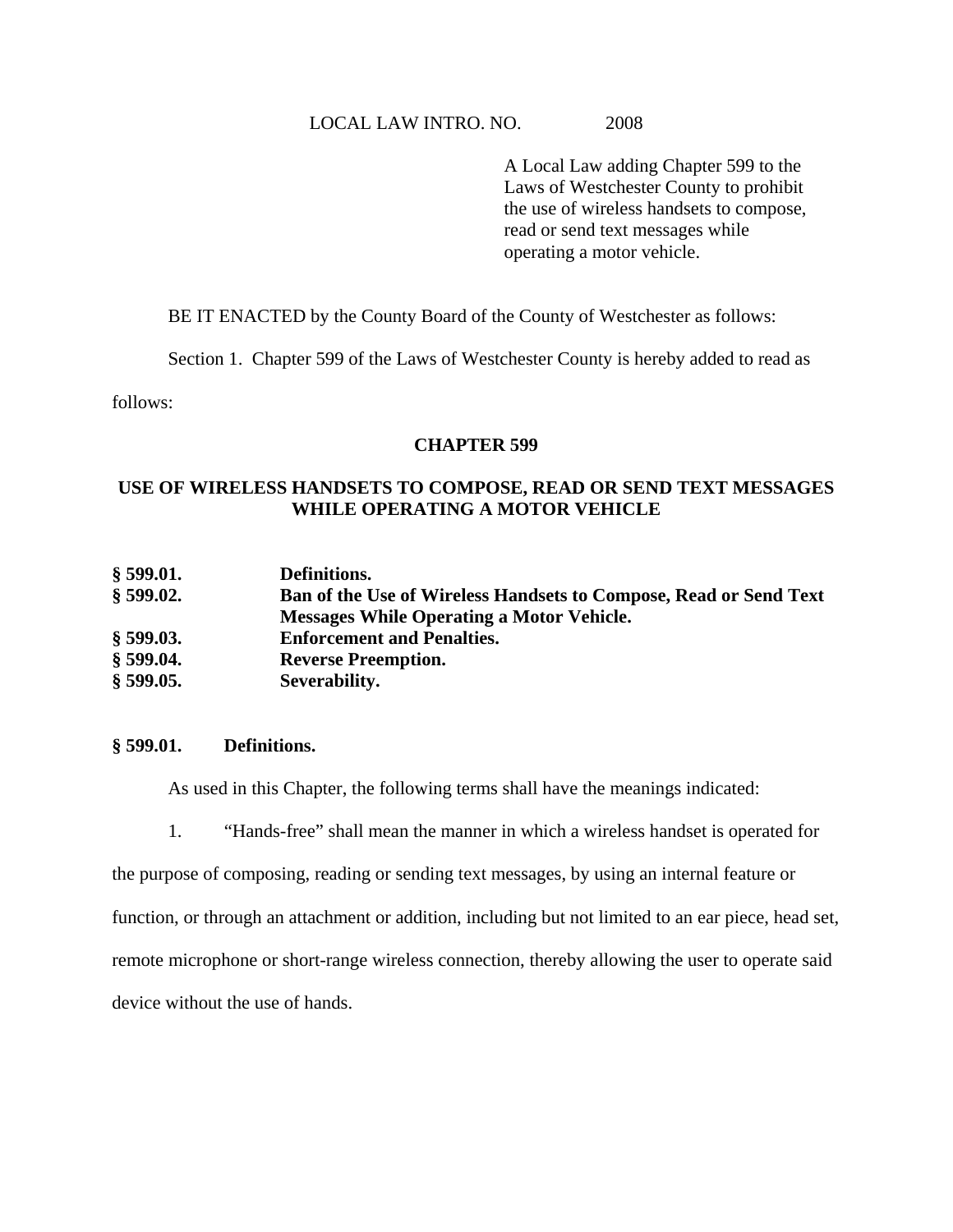2. "Inoperability" shall mean a motor vehicle that is incapable of being operated or being operated in a safe and prudent manner due to mechanical failure, including but not limited to, engine overheating or tire failure.

3. "Motor vehicle" shall mean any vehicle that is self-propelled by a motor, including but not limited to, automobiles, trucks, vans, construction vehicles, etc.

4. "Person" shall mean any natural person, corporation, unincorporated association, firm, partnership, joint venture, joint stock association or other entity or business organization of any kind.

5. "Stopped" shall mean not in motion.

6. "Text message", also referred to as short messaging service (SMS), shall mean the process by which users send, read or receive messages on a wireless handset, including but not limited to, text messages, instant messages, electronic messages or e-mails, in order to communicate with any person or device.

7. "Use" shall mean to hold a wireless handset in one's hand.

8. "Wireless handset" shall mean a portable electronic or computing device, including cellular telephones and personal digital assistants (PDAs), capable of transmitting data in the form of a text message.

# **§ 599.02. Ban of the Use of Wireless Handsets to Compose, Read or Send Text Messages While Operating a Motor Vehicle.**

1. No person shall use a wireless handset to compose, read or send text messages while operating a motor vehicle on any public street or public highway within the County of Westchester.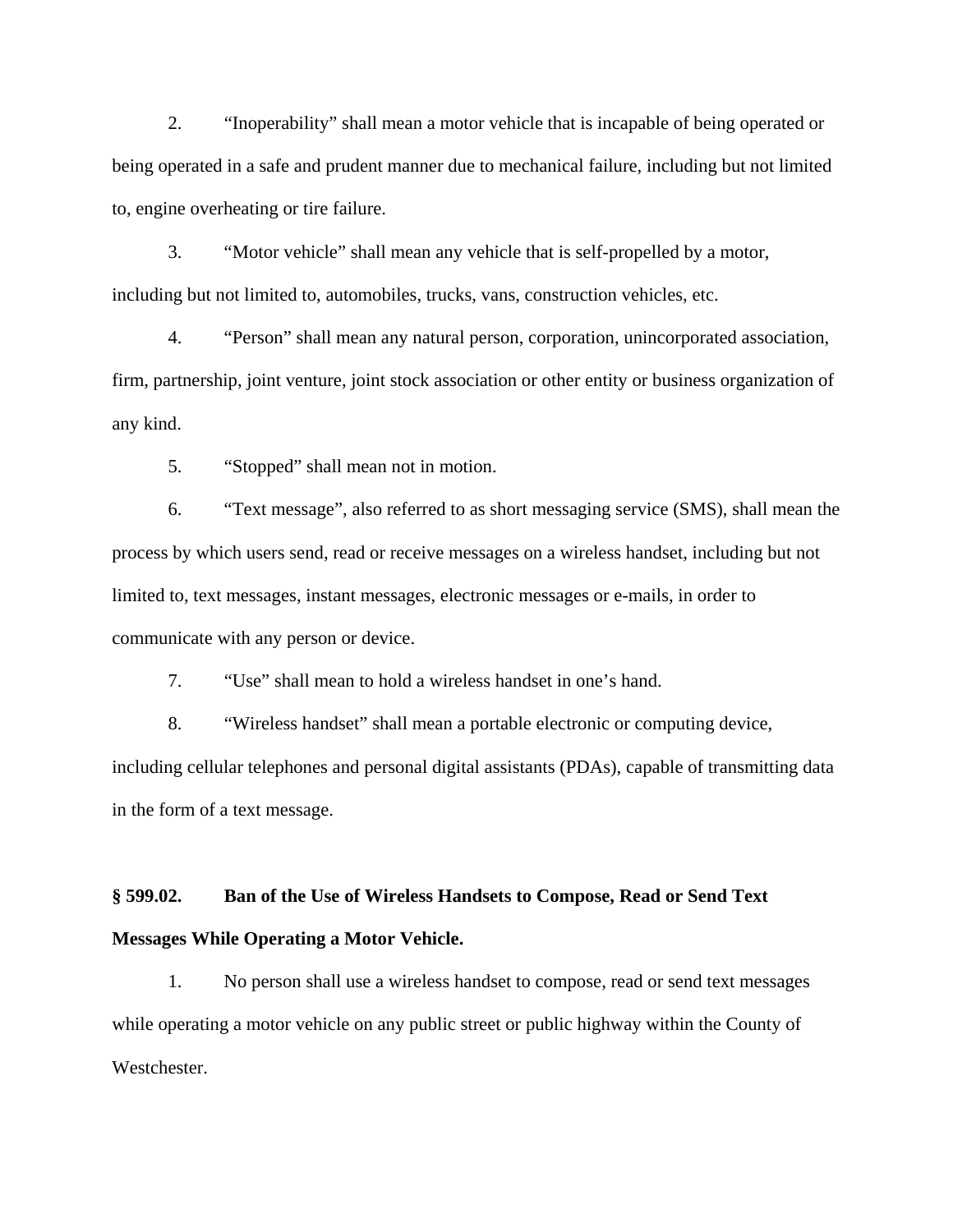2. Notwithstanding subsection 1., this law shall not be construed to prohibit the use of any wireless handset by:

(a) Any law enforcement, public safety or police officers, emergency services officials, first aid, emergency medical technicians and personnel, and fire safety officials in the performance of duties arising out of and in the course of their employment as such;

(b) A person using a wireless handset to contact an individual listed in subsection (a);

(c) A person using a wireless handset inside a motor vehicle while such motor vehicle is parked, standing or stopped and is removed from the flow of traffic, in accordance with applicable laws, rules or ordinances, or is stopped due to the inoperability of such motor vehicle.

3. Notwithstanding subsection 1., this law shall not be construed to prohibit a person operating a motor vehicle from utilizing a hands-free wireless handset.

#### **§ 599.03. Enforcement and Penalties.**

1. A violation of any provisions of this chapter shall constitute an offense and be punishable by a fine not exceeding \$150.00 for each single violation. Each such violation shall constitute a separate and distinct offense.

2. This chapter shall be enforced by the Westchester County Department of Public Safety and may be enforced by any other law enforcement agency having jurisdiction.

or